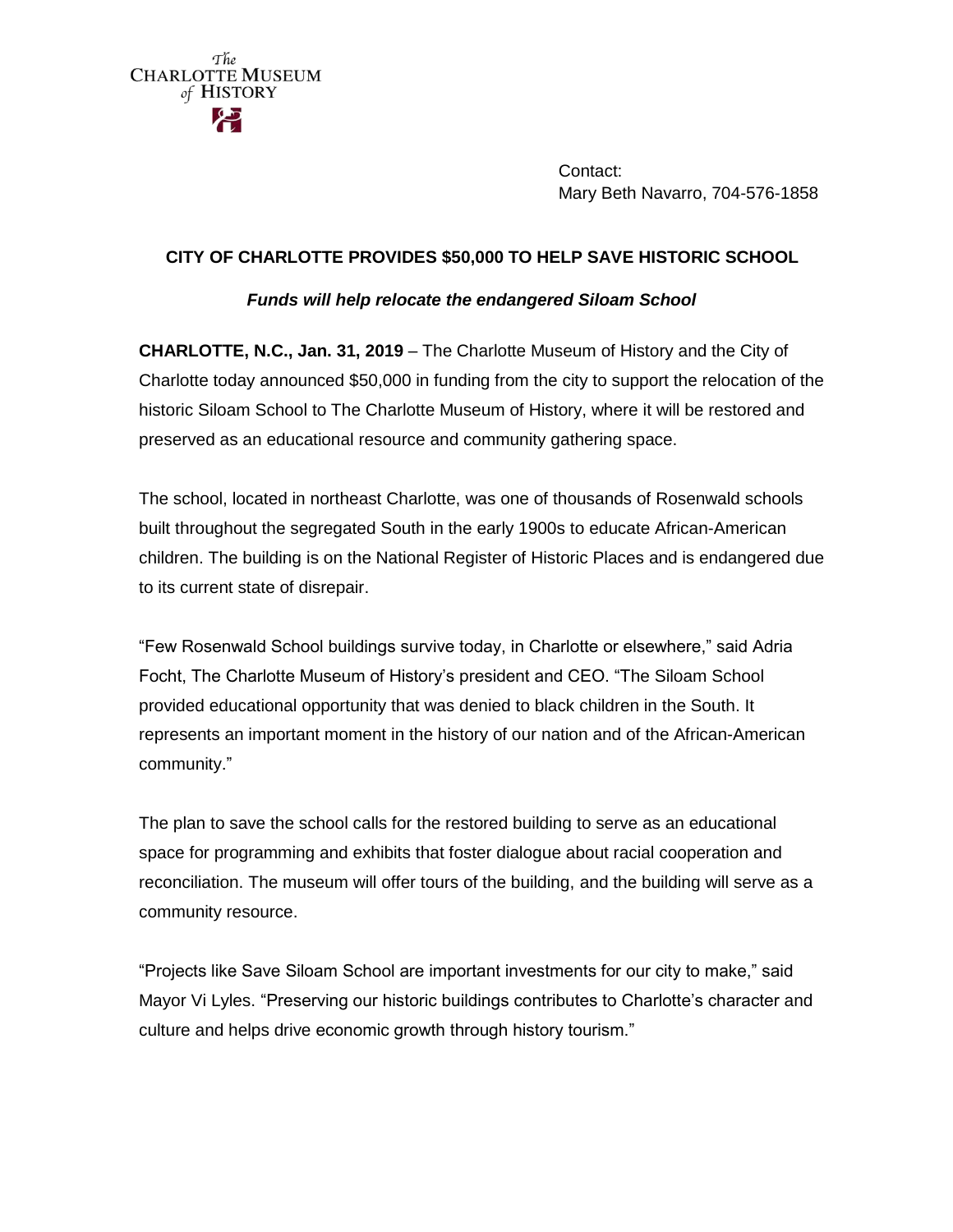

The Siloam School project includes moving the building, preparing the new site, restoring the building and upfitting the school with electricity, HVAC and modern safety systems. The project also includes the creation of a fund to pay for annual operations and building maintenance, as well as the development of a history exhibit about the Siloam School and Rosenwald schools. A historical marker will be placed at the school's original location on Mallard Highlands Drive.

"The story of the Siloam School gives us a window into the lives of Charlotte's African-American families in the early  $20<sup>th</sup>$  century," said Greg Phipps, Charlotte City Council member for District 4, where the Siloam School is located. "By preserving this historic structure, we allow future generations to connect with that history."

"Adaptive reuse of our city's wonderful historic buildings helps Charlotte tell our collective story," said Larken Egleston, the Charlotte City Council representative for District 1. "This relatively small investment in preservation will yield benefits for years to come as the Siloam School becomes a place for the community to learn and connect."

The school currently sits on its original site on Mallard Highlands Drive, near the campus of UNC-Charlotte and on the back side of what is now an apartment complex. The apartments, as well as the old school, are owned by Tribute Companies. The company asked the Charlotte-Mecklenburg Historic Landmarks Commission to help find someone to take the building so it could be preserved, and the Landmarks Commission asked the museum to spearhead the project.

The effort to save the Siloam School is a partnership of The Charlotte Museum of History, the City of Charlotte, Tribute Companies, the Historic Landmarks Commission, Aldersgate Retirement Community and the Silver Star Community Inc., which works to save Rosenwald Schools.

# **About Rosenwald Schools and the Siloam School**

In the early  $20<sup>th</sup>$  century, educator Dr. Booker T. Washington conceived of a program to build high-quality, free schools for African-American children throughout the segregated